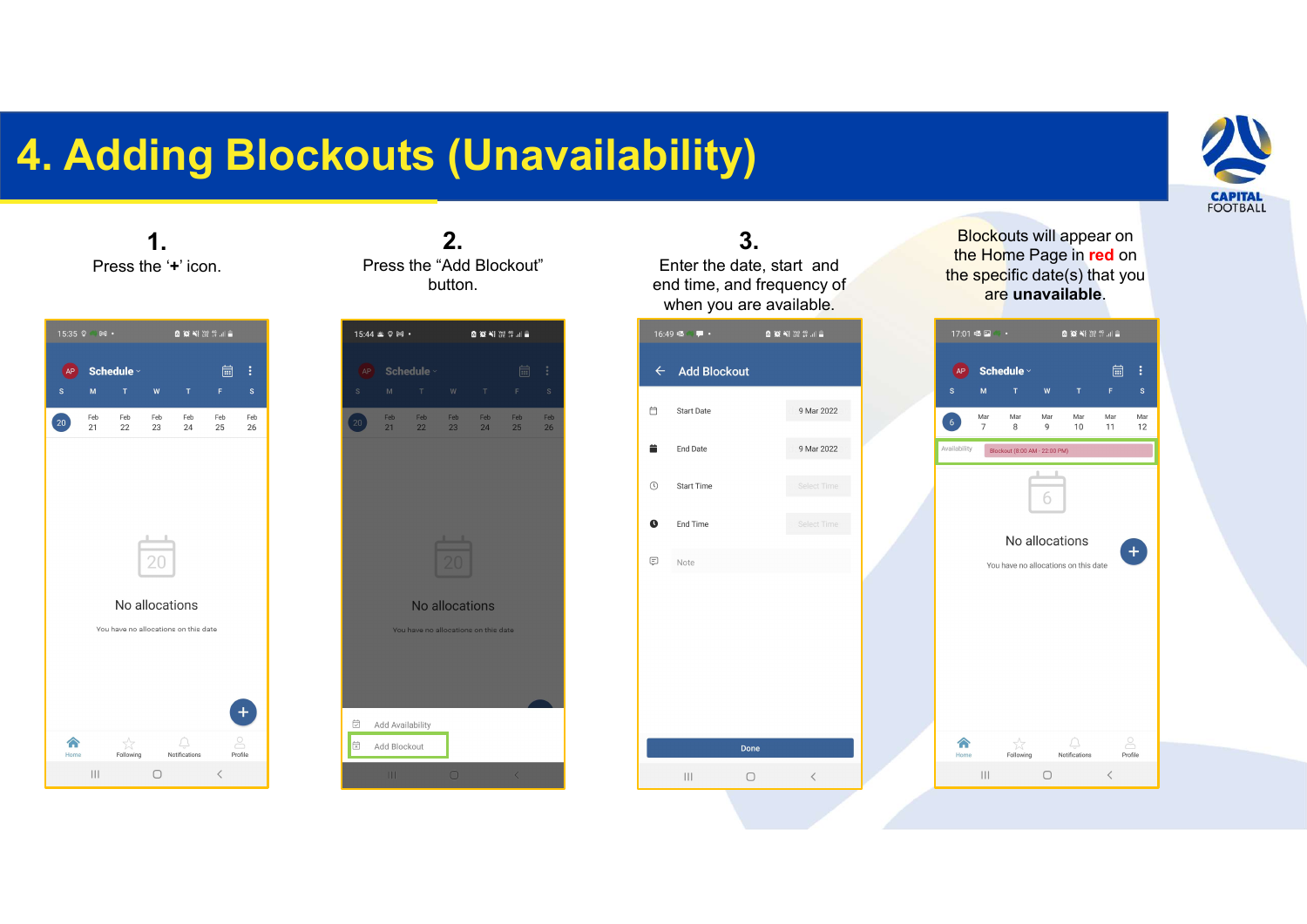## 4a. Adding Unavailability for a Specific Day



**a. Adding Unavailability for a Specific Day**<br>To add your unavailability for a specific <u>day</u> during the season when you are generally available (Specific Unavailability): generally available (Specific Unavailability): **2. Adding Unavailability for a Specific Day**<br>
To add your unavailability for a specific <u>day</u> during the season when you are specifically unavailable;<br>
2. Select the start time and end time that you are specifically unav **EXECUTE:**<br>To add your unavailability for a specific <u>day</u> during the season<br>generally available (Specific Unavailability):<br>1. Select the start date and end date you are entering the Blockout.<br>2. Select the start time and

- 
- and
- 

| a. Adding Unavailability for a Specific Day |                                                                                                                                |  |   |                                          |         | <b>CAPITAL</b><br>FOOTBALL |  |
|---------------------------------------------|--------------------------------------------------------------------------------------------------------------------------------|--|---|------------------------------------------|---------|----------------------------|--|
|                                             | To add your unavailability for a specific day during the season when you are<br>generally available (Specific Unavailability): |  |   | 11:41 & 国<br>$\leftarrow$ Add Blockout   |         |                            |  |
| 1.                                          | Select the start date and end date you are entering the Blockout for;                                                          |  |   | <b>Start Date</b><br><b>End Date</b>     |         | 19 Mar 2022                |  |
| 2.                                          | Select the start time and end time that you are specifically unavailable;                                                      |  | œ | <b>Start Time</b>                        |         | 08:00                      |  |
|                                             | and                                                                                                                            |  | Q | End Time                                 |         | 13:00                      |  |
| 3.                                          | Enter any comments to attach to this Blockout.                                                                                 |  | ⊟ | Unavailable due to family<br>commitment. |         |                            |  |
|                                             |                                                                                                                                |  |   |                                          |         | 37/1000                    |  |
|                                             | <b>EXAMPLE:</b> I am generally available all day on Saturdays but I am                                                         |  |   |                                          |         |                            |  |
|                                             | specifically unavailable between 8am and 1pm on Saturday 19th March                                                            |  |   |                                          |         |                            |  |
|                                             | due to a family commitment.                                                                                                    |  |   |                                          | Done    |                            |  |
|                                             |                                                                                                                                |  |   | $\vert\vert\vert$                        | $\circ$ |                            |  |